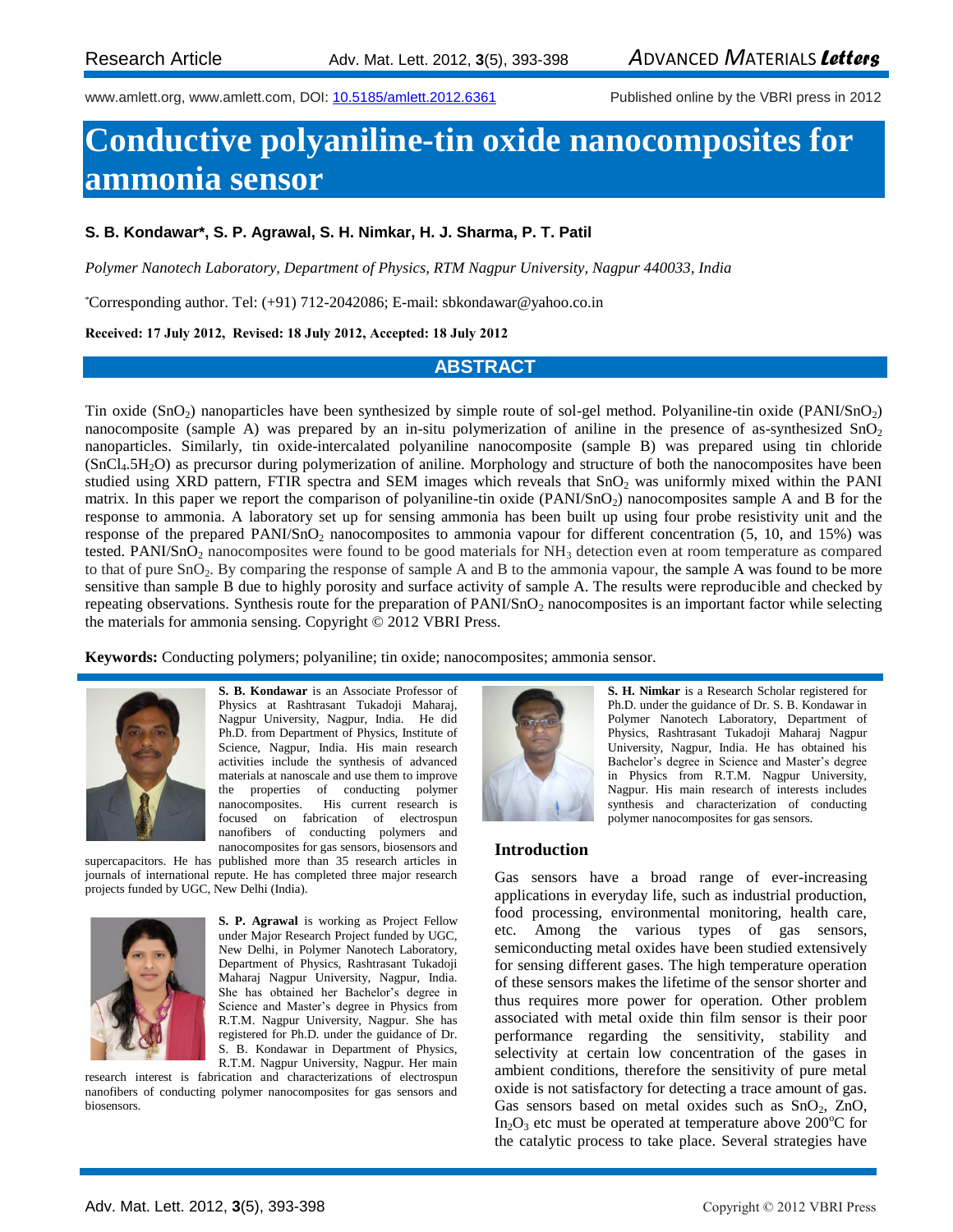been explored to fabricate the sensors with a high efficiency, sensitivity and selectivity at lower operating temperatures [**1-3**]. The organic materials, particularly conducting polymers receive a growing attention in the field of gas sensors. Conducting polymers are good candidates for chemical and biological sensors because the interaction with various analytes may influence the redox and doping states of conducting polymers, leading to a change of resistance, current or electrochemical potential [**4**]. Due to high sensitivity in change of electrical and optical properties when exposed of conducting polymers to different types of gases, is great use of such polymeric materials as sensing elements in sensor applications [**5**].

 Recently, Shukla et al. has established crystalline polyaniline film for humidity sensing applications [**6**]. Khushwah et al. reported the performance of nanopolyaniline–fungal enzyme based biosensor for water pollution [**7**]. Tiwari et al. reported the nanofibrous polyaniline thin film prepared by plasma-induced polymerization technique for the detection of  $NO<sub>2</sub>$  gas [8]. An electrically active redox biomaterial using gum arabicgraft-polyaniline for sensor applications is reported by Tiwari [**9**]**.** The shelf life and electrical conductivity of the copolymer were monitored to evaluate their potential application in the fabrication of semiconductor sensor devices. *I-V* characteristics and acid–base sensitivity of the novel electrically active, water soluble gum acaciapolyaniline (GA–PANI) hybrid material were extensively investigated by Tiwari [**10**]. Looking to sensing applications, conducting polymers are in use as an alternative to metal oxide materials for gas sensing applications. The conducting polymers have improved many aspects of the gas sensors especially in lowering the operating temperature to around room temperature. In addition to this, the ability to incorporate specific binding sites into conducting polymers promises them to improve both selectivity and sensitivity.

 The conducting polyaniline (PANI) is one of the promising conducting polymers due to its high conductivity, ease preparation, good environmental stability and large variety of applications [**11**]. However, PANI is not as sensitive as metal oxides towards gas species, and its poor solubility in organic solvents limits its applications, but it is suitable as a matrix for preparation of conducting polymer nanocomposites [**12, 13**]**.** Therefore, there has been increasing interest of the researchers for the preparation of nanocomposites based on PANI. The literature review on conducting polymer nanocomposites show that PANI has been successfully utilized for the preparation of nanocomposites [**14, 15**]. These materials have special properties obtained from both the parent organic and inorganic class of materials. In literature, there are some reports concerning PANI / inorganic nanocomposite sensors [**16-19**]. However, very few researchers have studied the composite  $SnO<sub>2</sub>/PANI$  for sensor application. Tin oxide  $(SnO<sub>2</sub>)$  was chosen due to its unique physical and chemical properties such as large energy gap, dielectric constant, and environmentalfriendliness and easy to synthesis. There are various methods for the preparation of nanoparticles of  $SnO<sub>2</sub>$  out of which sol-gel is the simplest and easiest way [**20-25**]. In

particular,  $SnO<sub>2</sub>$  films have been investigated as sensors for different gases [**26-28**]. The gas reacts with the negatively charged oxygen adsorbed on the surface of  $SnO<sub>2</sub>$ nanoparticles and supplies electrons to the conduction band, leading to a decrease in electric resistance. Therefore the combination of conducting polymer (PANI) and  $SnO<sub>2</sub>$ due to their unique properties presents a fascinating structure, which has shown promising application in the field of gas sensor. It has been reported that doping of  $SnO<sub>2</sub>$ further improves the gas sensing performance of PANI for various gases [**29, 30**]. With the synergistic effect of PANI and  $SnO<sub>2</sub>$ , we prepared PANI/SnO<sub>2</sub> nanocomposites by two different approaches and compared the samples for characterizations using X-ray diffraction (XRD), Fourier transform infrared (FTIR) spectroscopy and scanning electron microscopy (SEM). The response of the prepared PANI/SnO<sub>2</sub> nanocomposites was tested for ammonia vapour in different concentration (5, 10, and 15%) using a simple laboratory built up sensing apparatus.

# **Experimental**

## *Materials and methods*

Aniline monomer was distilled under reduced pressure prior to use. Aniline (99.5%), Tin chloride  $(SnCl<sub>4</sub>·5H<sub>2</sub>O)$ (99%), hydrogen peroxide  $(H_2O_2)$  (99.5%) were procured from E. Merck. Ammonium persulphate (98%), starch (98.5%) and ammonia (99%) were purchased from Himedia and used as received. All chemicals were of analytical grade and solutions were prepared with double distilled water.

 Shimadzu-8101A spectrophotometer was used for FTIR spectra. Philips- PW1710 automatic X-ray diffractometer was used for XRD pattern. SEM- MODEL-LE0440A was used for scanning electron microscopy images. The gas sensitive characteristics of the nanocomposites were investigated by recording their electrical responses when exposed to different concentration of aqueous ammonia vapour at room temperature using laboratory built up four probe resistivity units in a glass chamber. The sensing material was placed into the glass chamber and gently pressed by four-probe to record the current-voltage using constant current source and digital microvoltmeter.

## *Synthesis of SnO<sup>2</sup> nanoparticles*

Sol-gel method was used for the synthesis of  $SnO<sub>2</sub>$ nanoparticles  $[20]$ . In a typical method,  $0.1M$  SnCl<sub>4</sub>.5H<sub>2</sub>O was added in 1M starch solution and the mixture was stirred for half an hour. Then 0.2M ammonia was added drop wise in the solution under constant stirring. The stirring was continued for further 2 hours and then the solution was allowed to settle for overnight. Supernatant liquid was then discarded carefully and the remaining solution was centrifuged for 10 minute and then filtered. The precipitate of  $SnO<sub>2</sub>$  was washed completely using distilled water to remove by-product and the excessive starch those were bound with the nanoparticles. The product was dried in hot air oven at 80°C for overnight.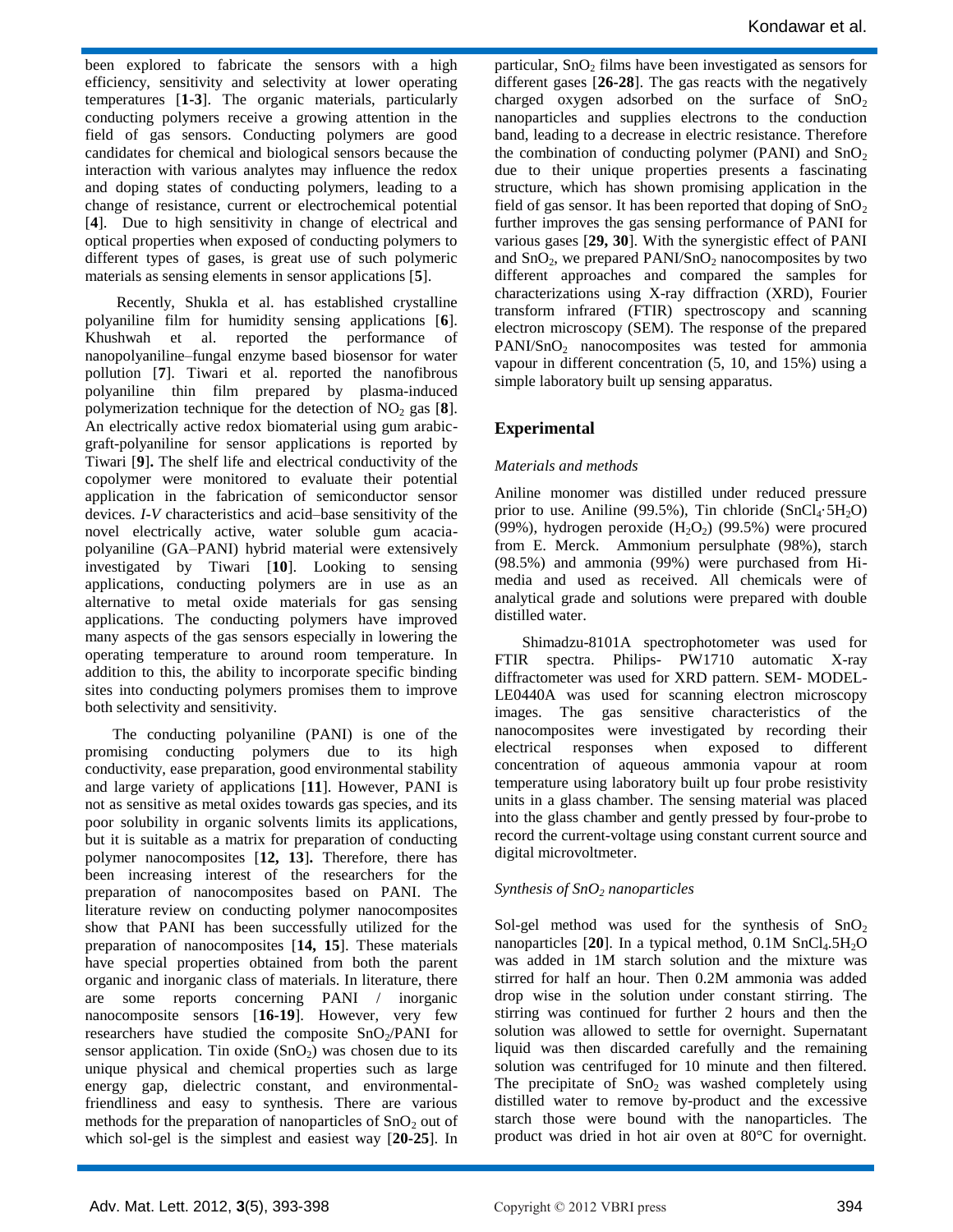

**Scheme 1**. Schematic illustration of PANI/SnO<sub>2</sub> nanocomposite formation.

Then powder was sintered at  $600^{\circ}$ C for 10 hours and nanocrystalline  $SnO<sub>2</sub>$  was obtained.

## *Synthesis of PANI/SnO<sup>2</sup> nanocomposites*

 $PANI/SnO<sub>2</sub>$  nanocomposite (Sample A) was synthesized by an in-situ polymerization [**31**] of aniline in presence of assynthesized  $SnO<sub>2</sub>$  nanoparticles using ammonium persulphate (APS) as an oxidant in acidic medium. Aniline (0.1M) and APS (0.1M) were dissolved separately in 1M HCl solution and stirred for 1 hour. As-synthesized  $SnO<sub>2</sub>$ nanoparticles were suspended separately in 1 M HCl solution and sonicated for 1 hour to reduce aggregation of  $SnO<sub>2</sub>$  nanoparticles. 100 ml aniline solution and 10 ml  $SnO<sub>2</sub>$ nanoparticles suspension were mixed and further sonicated for 30 min. 100 ml APS solution was then slowly added drop wise to well dispersed suspension mixture with a continuous stirring. After 3 hours, a good degree of polymerization was achieved. The precipitate produced in the reaction was removed by filtration, washed repeatedly with 1 M HCl and dried under vacuum for 24 hours. The composite powder was conductive emeraldine salt (ES) form of  $PANI/SnO<sub>2</sub>$  nanocomposite (Sample A). The solution route technique [**13**] was used to synthesize  $SnO<sub>2</sub>/PANI$  nanocomposite (Sample B). In this technique, formation of nanocomposite proceeds through an inorganic/organic interface reaction. 2g of  $SnCl<sub>4</sub>.5H<sub>2</sub>O$  in 50 ml of double distilled water was stirred for half an hour and its pH was maintained  $\leq$  4 using 0.1M HCl. 10 ml hydrogen peroxide  $(H_2O_2)$  was added in the above solution, which oxidized tin ions to tin oxide. The solution turned into a white colour suspension of  $SnO<sub>2</sub>$  and this reaction

mixture was mixed with  $0.1M$  aniline and kept below  $4^{\circ}$ C. 0.1M ammonium persulphate solution was added in the above mixture at room temperature, the colour of the solutions was turned to blue and then to green after few minutes. The precipitate produced in the reaction was removed by filtration, washed repeatedly with 1 M HCl and dried under vacuum for 24 hours. The composite powder was conductive emeraldine salt (ES) form of  $PANI/SnO<sub>2</sub>$ nanocomposite (Sample B).

## **Results and discussion**

Schematic diagram for the formation of  $PANI/SnO<sub>2</sub>$ nanocomposite is shown in **Scheme 1**, which provides reaction mechanism for formation of such kind of structures. The grain growth of nanoparticles in such composites may be understood through collision between two clusters.

The SEM micrographs of  $SnO<sub>2</sub>/PANI$ nanocomposites, Sample A and B are shown in **Fig. 1.** A and B, respectively. It can be seen from these figures that the composite particles are highly dispersed with agglomeration. In both the cases, formation of polymer shell around the nanocrystalline particles can be seen in SEM images, assisting the growth and further aggregates formation indicating a diffusion limited cluster aggregation type mechanism as every collision between two clusters results in the formation of a new cluster, the aggregate of the two colliding clusters.

**Fig.** 2 shows the FTIR spectra of  $SnO<sub>2</sub>/PANI$ nanocomposites, sample A and B. The peaks in both the samples at wave numbers 1576, 1487, 1447, 1284, 1364,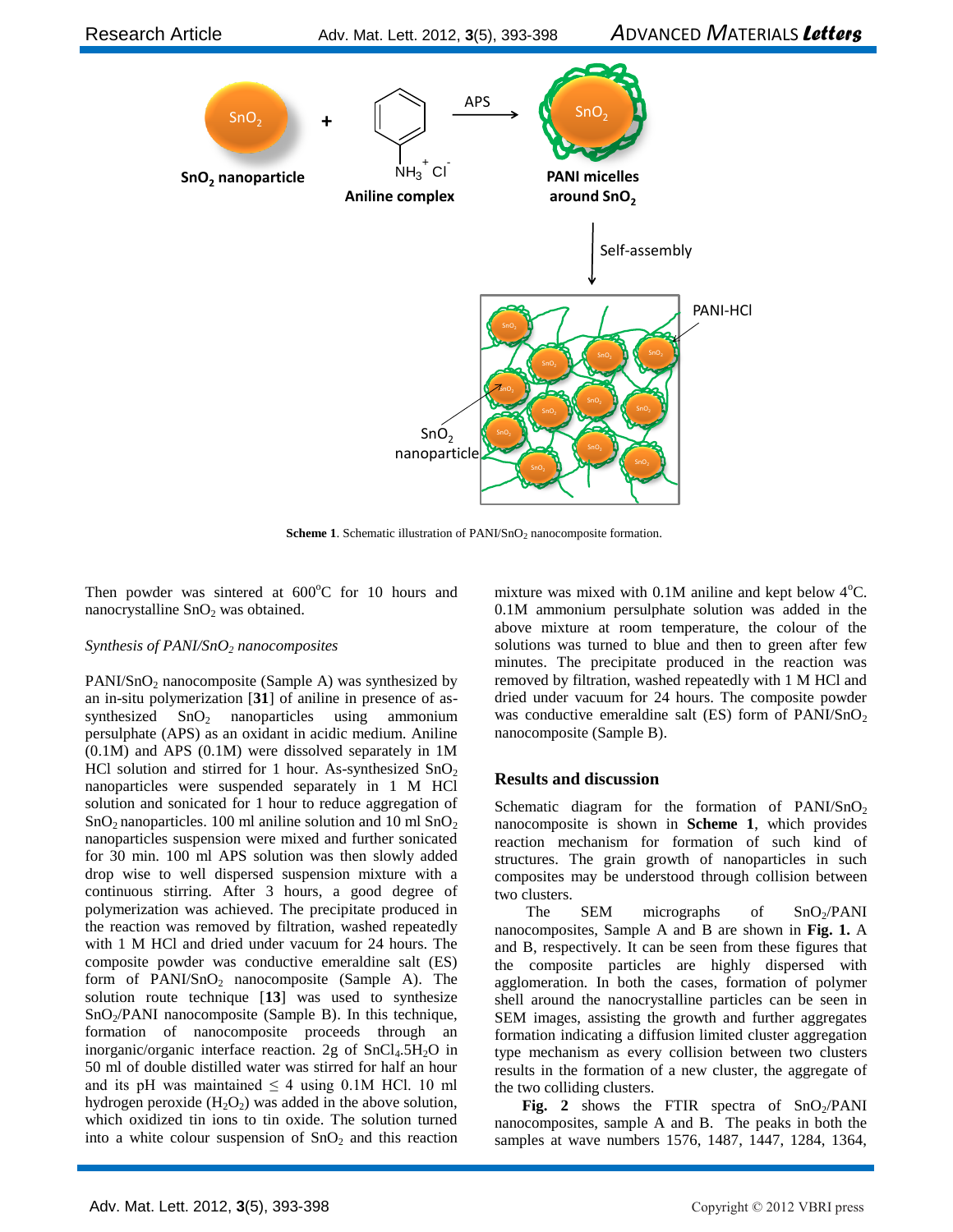1158, and 736 cm−1 corresponds to most of the characteristic peaks for PANI.



**Fig. 1.** (A) PANI/SnO<sub>2</sub> nanocomposite (Sample A) and (B) PANI/SnO<sub>2</sub> nanocomposite (Sample B).

The peaks at wave numbers  $1576$  and  $1487$  cm<sup>-1</sup> are attributed to C-N and C-C stretching mode for the quinoid and benzenoid rings; while the peak at wave number 1447 cm−1 is attributed to C–C aromatic ring stretching of the benzenoid diamine unit. The peaks at wave numbers 1284 and 1364 cm−1 are attributed to C–N stretching; and peak at wave number 1158 cm<sup>-1</sup> is considered to be due to N Q N stretching. The peak at the wave number 736  $cm^{-1}$ is attributed to C–H out of plane bending vibrations. These peaks are slightly shifted with respect to their normal positions for pure PANI [**7**] due to the presence of tin oxide in the PANI matrix. A strong peak at wave number 613 cm−1 in both the samples is due to the antisymmetric Sn-O-Sn mode in tin oxide which confirms the presence of tin oxide in the PANI matrix. Dutta et al [**32**] observed similar results for tin oxide/PANI nanocomposites**.**



Fig. 2. FTIR spectra of PANI/SnO<sub>2</sub> nanocomposites A and B.

The XRD pattern for  $PANI/SnO<sub>2</sub>$  nanocomposites A and B samples are shown in **Fig. 3**. On comparing the observed XRD peaks for both the samples, it can be seen that the nanocrystalline  $SnO<sub>2</sub>$  peaks are observed and matched with those peaks along  $(1\ 1\ 0)$ ,  $(1\ 0\ 1)$ ,  $(2\ 0\ 0)$ ,  $(2\ 0\ 0)$ 11), (3 1 0) and (3 0 1) having primitive tetragonal

structure (*JCPDS DATA CARD 41-1445*). However, these peaks show slightly shifted from their respective standard positions which may be due to PANI matrix. In addition, we observed reduced intensity of the peaks, and relatively larger peak broadening, compared with XRD of pure  $SnO<sub>2</sub>$ . This indicates still smaller average size of tin oxide nanocrystallites in composites, compared to that of pure SnO2. This suggests that tin oxide is present in the PANI matrix, and presence of PANI has influenced the preferred orientation of tin oxide grains in both the composites to some extent. The lattice constant was found to be  $a = b =$ 4.741 Å,  $c = 3.31$  Å for sample A, and  $a = b = 4.732$  Å,  $c =$ 3.28 Å for sample B. The average crystallite size was found to be nearly 20-25 nm for both the samples.

 The electrical resistivity of the nanocomposites was determined as a function of exposing time of the ammonia. The assembly of a simple laboratory built up four probe resistivity unit in a glass chamber is shown in **Fig. 4**. The sensing material was placed into the glass chamber and gently pressed by four-probe to record the current-voltage.

 The distance between sensing material and solvent was kept 3–4 cm at the time of exposure of different concentration of aqueous ammonia on the sensing material at room temperature. The resistivity  $(\rho)$  and then conductivity  $(\sigma)$  were calculated using equations (1)–(4).



Fig. 3. XRD pattern of PANI/SnO<sub>2</sub> nanocomposites A and B.

$$
\rho = \frac{\rho o}{G7(W/S)}\tag{1}
$$

$$
G7(w/s) = \frac{25}{w}ln2
$$
 (2)

$$
\rho \mathbf{v} = \left(\frac{\mathbf{v}}{1}\right) 2\pi \mathbf{s} \tag{3}
$$

$$
\sigma = \left(\frac{1}{\rho}\right) \tag{4}
$$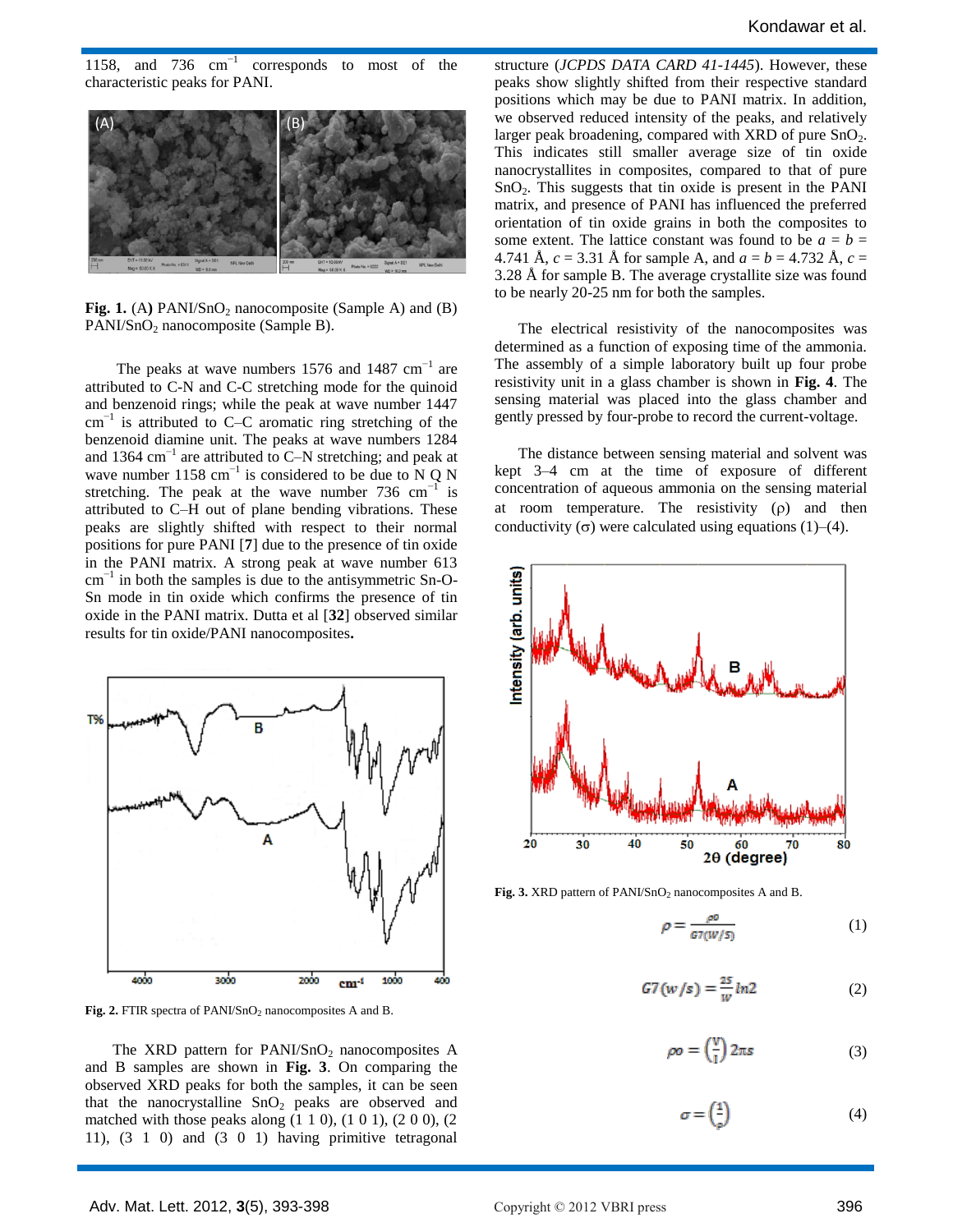

Fig. 4. Four probe laboratory set up for ammonia sensing.

 The initial resistivity of sensing material was allowed to stabilize before the addition of the solvent. The required solvent was poured into the chamber through the funnel. The sensing material was exposed to the solvent for appropriate time and then washed with double distilled water to remove the solvent and return the sensor in air. There are some possible interactions, such as chemical bonding, hydrogen bonding and van der-Waals force, between the polyaniline and adsorbed vapour molecule. Generally, conductivity sensors made of polyaniline are based on the reversible reaction of acid/base. For this mechanism, the conductivity response of polyaniline is increased when it is exposed to acid atmosphere, and decreased when it is exposed to base atmosphere [**33**]. The electrical resistivity of  $PANI/SnO<sub>2</sub>$  nanocomposites A and B shows a remarkable change when exposed to different percent (5, 10, 15%) of aqueous ammonia as shown in **Fig. 5**. The sensing mechanism is governed by the protonation / deprotonation phenomena. It shows that resistivity of the material increases when it is exposed to increasing percentage 5, 10, and 15% of aqueous ammonia. Both the samples A and B shows similar response to the ammonia vapour. On high concentration of aqueous ammonia (15%) the sensing material has shown the fast response. The resistivity of both the composites increases because of the undoping or the reduction of charge carriers by adsorption of ammonia on the surface of material [**34**]. Ammonia gas molecules withdraw protons from  $N^{+}$ -H sites to form energetically more favourable  $NH_4^+$  due to which PANI changes from the emeraldine salt state to the emeraldine base state, leading to the reduced hole density in the PANI and thus an increased resistivity [**35**]. When the sensor is purged with dry air, the process is reversed;  $NH_4^+$ decomposes to form  $NH<sub>3</sub>$  and resistance recovered.

 Cyclic response of electrical resistivity for both the samples at 15% concentration of ammonia vapour was observed. In the study of cyclic response, the material was exposed to ammonia vapour for 1 min and to air for 5 min, both the materials showed a well-defined response alternately to ammonia and air.



Fig. 5. Resistivity response of PANI/SnO<sub>2</sub> nanocomposites A and B at 5, 10 and 15% concentration of ammonia.

**Table 1.** Sensitivity of nanocomposites for ammonia sensor.

| <b>Nanocomposites</b>     | Sensitivity $(\% )$ |  |
|---------------------------|---------------------|--|
| PANI/SnO <sub>2</sub> (A) | 91.7                |  |
| PANI/SnO <sub>2</sub> (B) | 15.6                |  |
| $PANI/SnO2$ [13]          | 16.0                |  |
| PPY/MWNT [4]              | 28.0                |  |
| PANI/ZnO [38]             | 18.9                |  |

On exposing the sensing material for 1 min, in presence of 15% aqueous ammonia, the change in the resistivity was observed from 12.1 ohm cm (initial resistivity) to 23.2 ohm cm for sample A and from 32 ohm cm (initial resistivity) to 37 ohm cm for sample B due to the deprotonation of polyaniline by adsorption of NH<sup>3</sup> **[36]** and keeping them for 5 min in air, the resistivity fall back to 19.8 ohm cm in case of sample A and 35.3 ohm cm in case of sample B. After the sensors were purged with air, the resistivity was observed to recover slowly due to desorption of ammonia gas molecules from the surface of sensing material. When the materials again exposed to 15% ammonia vapour for 1 min, the resistivity was observed 14.5 ohm cm for A and 33.4 ohm cm for B sample and again exposed for 5 min in air the resistivity back 21 ohm cm for A and 34.6 ohm cm for B sample. On repeating the experiment, the initial resistivity could not come back. This difference between two samples took place due to incorporated  $SnO<sub>2</sub>$  nanoparticles in PANI matrix played a significant role by enhancement in the porosity and the surface activities of sample A as compared to that of sample B due to which conductivity of sample A was found to be more than that of sample B. The sensor sensitivity (S) as the ratio  $S = [(\rho_a - \rho_v)/\rho_a] \times 100$ , where  $\rho_a$  represents the resistivity in air and  $\rho_v$  the resistivity in vapour [37], for both the samples was also determined at 15% ammonia vapour. The S was found to be 91.7% for sample A and 15.6% for sample B. This result shows that sample A is highly sensitive to ammonia vapour as compared to sample